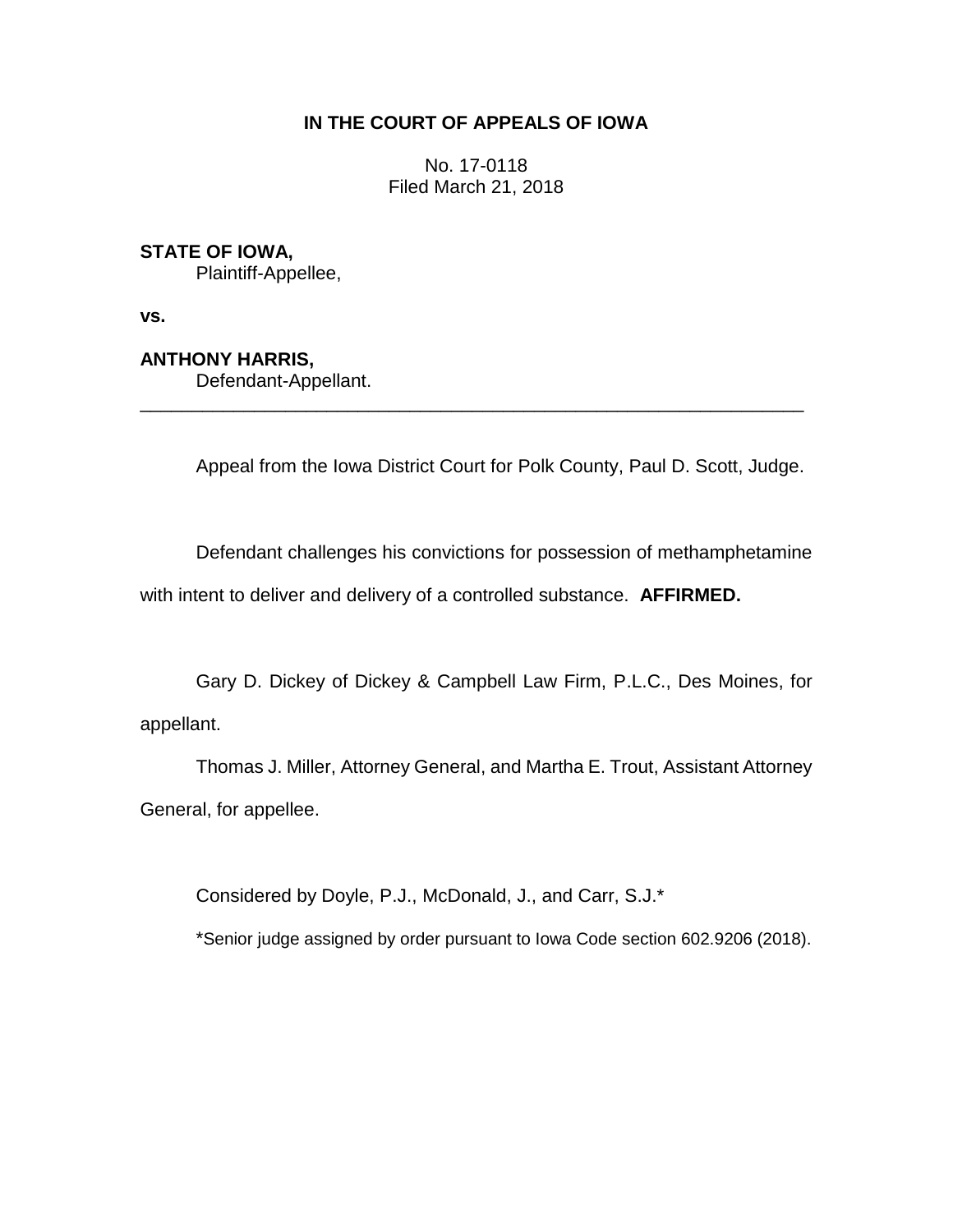### **MCDONALD, Judge.**

Anthony Harris appeals his convictions for one count of possession of methamphetamine with intent to deliver, in violation of Iowa Code section 124.401(1)(c)(6) (2016), and two counts of delivery of a controlled substance, methamphetamine, in violation of Iowa Code section 124.401(1)(c)(6). He contends the district court erred in receiving implied hearsay or indirect hearsay testimony, and he contends the evidence was insufficient to establish he possessed methamphetamine.

Harris has not preserved for appellate review his challenge to the implied hearsay or indirect hearsay evidence. Two police officers observed Harris make two hand-to-hand drug transactions through the passenger's side window of a parked vehicle. The officers stopped the persons who engaged in the transactions and found them to be in possession of methamphetamine. The stopped persons did not testify at trial. However, the officers testified the stopped persons confirmed the officers' observations that Harris engaged in hand-to-hand drug transactions through the window of the vehicle. Harris contends the officers' testimony that the stopped persons confirmed the officers' observations was impermissible implied hearsay or impermissible indirect hearsay. But trial counsel did not object to the challenged testimony. Instead, trial counsel made a single objection when it appeared one officer was beginning to testify regarding what one of the stopped persons specifically said to the officer. This single objection is not sufficient to preserve error with respect to all of the challenged evidence. *See State v. Schaer*, 757 N.W.2d 630, 635 (Iowa 2008) (addressing error preservation on hearsay); *State v. Farni*, 325 N.W.2d 107, 109 (Iowa 1982) ("Objections to evidence must be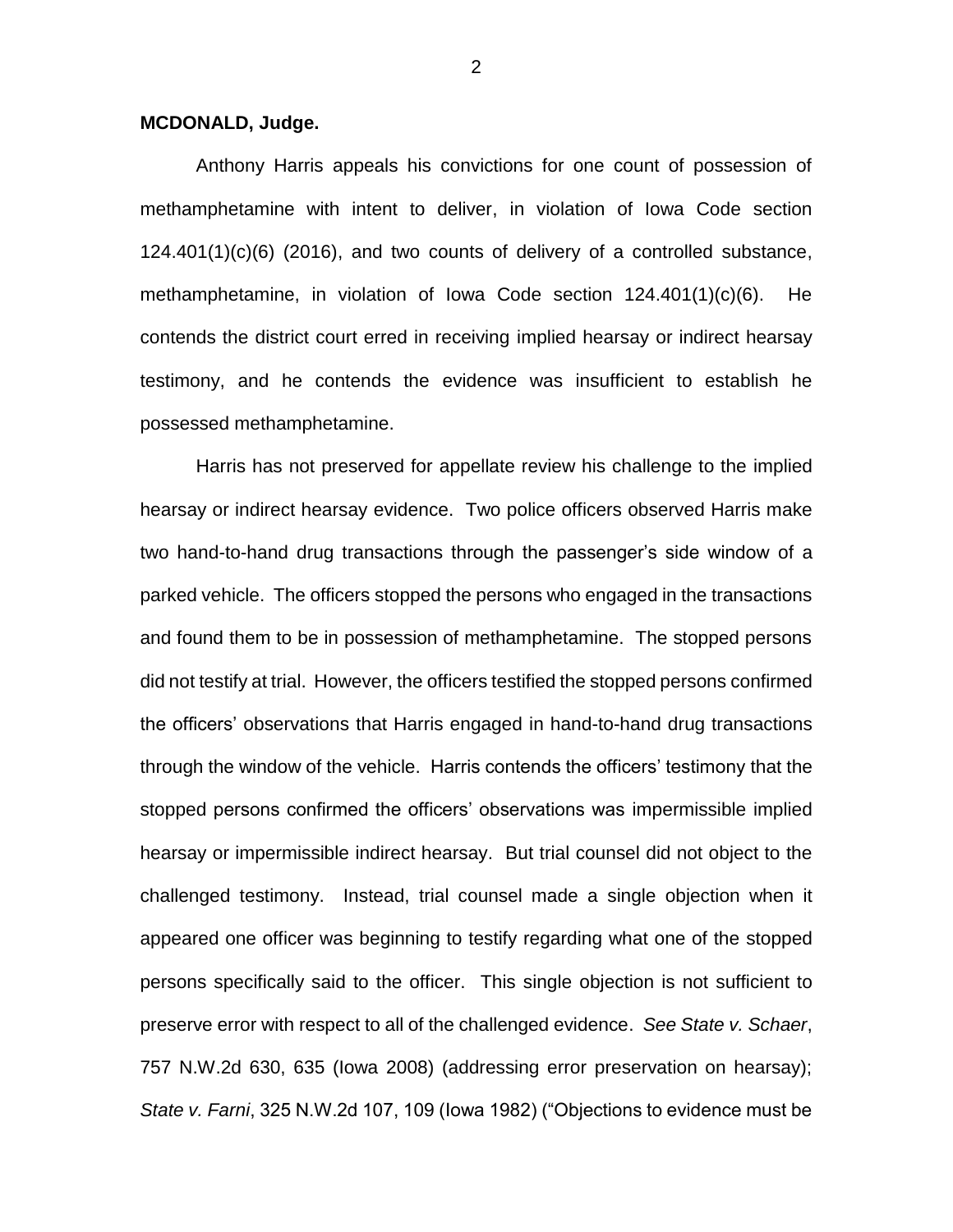sufficiently specific to inform the trial court of the basis for objecting. This one failed to meet this standard. The trial court ruled on the objection as it was made. Nothing more was required of him."). In a footnote, Harris contends the issue can be addressed as a claim of ineffective assistance of counsel. However, Harris does not even allege he suffered constitutional prejudice. A litigant's "random mention of [an] issue, without elaboration or supportive authority, is insufficient to raise the issue for our consideration." *Soo Line R.R. Co. v. Iowa Dep't of Transp.*, 521 N.W.2d 685, 691 (Iowa 1994). We decline to construct Harris's ineffectiveassistance claim for him. We thus conclude error was not preserved on the challenge to the implied hearsay testimony, and we deny Harris's claim of ineffective assistance of counsel related to the same.

Harris argues the evidence is insufficient to establish he possessed methamphetamine. Specifically, there is no evidence he owned the drugs and mere proximity to the drugs is insufficient to show possession. We will uphold the jury's verdict if substantial record evidence supports it. *See State v. Webb*, 648 N.W.2d 72, 75 (Iowa 2002). "Evidence is substantial if it would convince a rational fact finder that the defendant is guilty beyond a reasonable doubt." *Id.* at 75–76. When reviewing the sufficiency of the evidence, we view the evidence in the light most favorable to the State but consider all evidence in the record. *See id* at 76. "The State must prove every fact necessary to constitute the crime with which the defendant is charged. The evidence must raise a fair inference of guilt and do more than create speculation, suspicion, or conjecture." *Id.* (internal citations omitted). "Inherent in our standard of review of jury verdicts in criminal cases is

3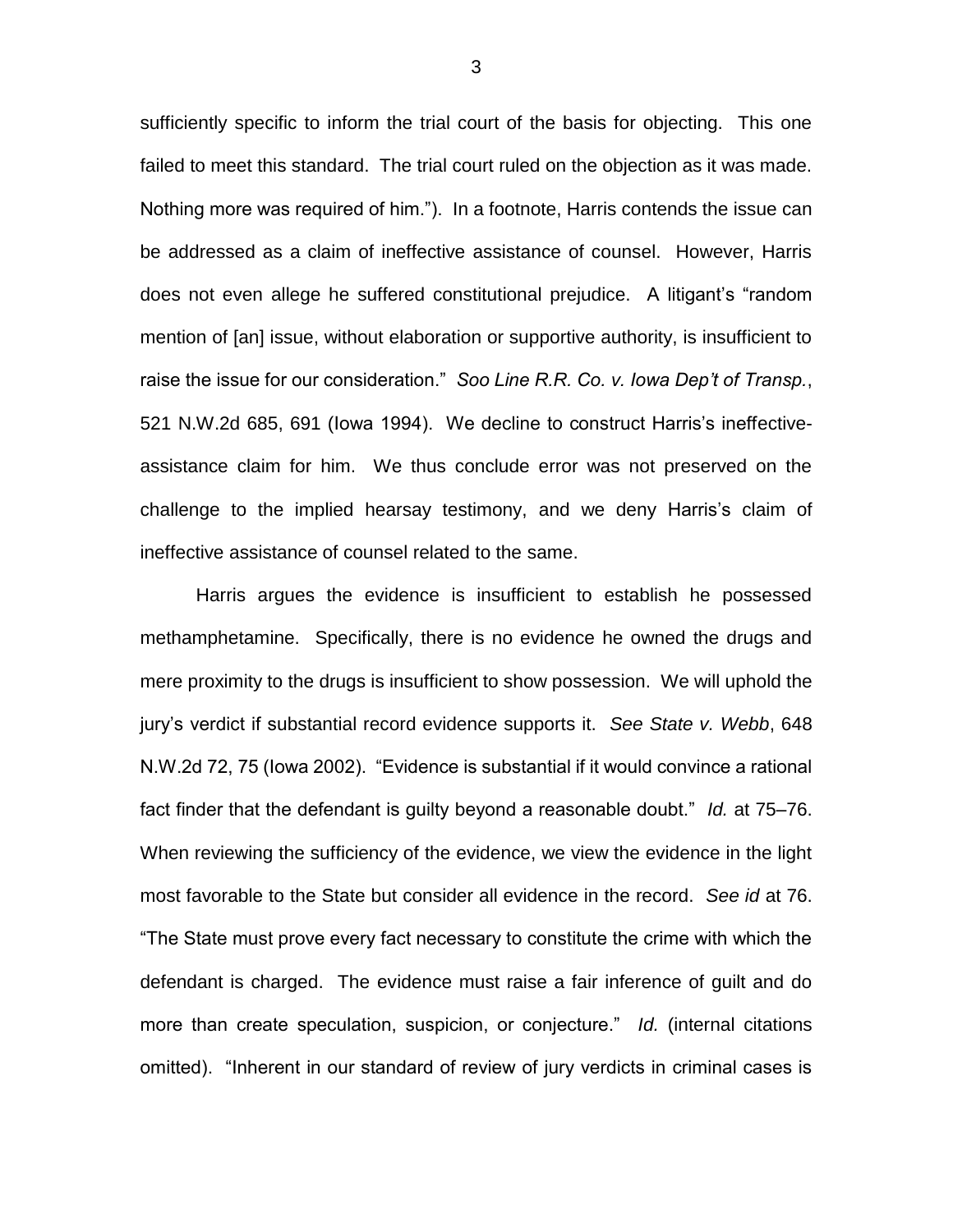the recognition that the jury [is] free to reject certain evidence and credit other

evidence." *State v. Nitcher*, 720 N.W.2d 547, 556 (Iowa 2006).

To establish possession with intent to deliver, the State was required to prove:

- 1. On or about July 29, 2016, the defendant, or someone he aided and abetted, knowingly possessed methamphetamine.
- 2. The defendant, or someone he aided and abetted, knew that the substance possessed was methamphetamine.
- 3. The defendant, or someone he aided and abetted, possessed the substance with specific intent to deliver it.

The district court submitted the following instruction defining possession:

A person who has direct physical control over a thing on his person is in actual possession of it.

A person who, although not in actual possession, has both the power and the intention at a given time to exercise dominion or control over a thing, either directly or through another person or persons, is in constructive possession of it. A person's mere presence at a place where a thing is found or proximity to the thing is not enough to support a conclusion that the person possessed the thing.

The evidence, in the light most favorable to the verdict, established Harris

had direct physical control over methamphetamine. On the day in question, two narcotics officers were conducting surveillance in an area known for drug trafficking. Using binoculars, the officers observed two males in a parked vehicle. One officer testified with the use of his binoculars he could see everything "perfectly." The officers observed the person on the passenger side of the vehicle conduct two separate hand-to-hand transactions with persons who approached the passenger side of the parked vehicle. One officer testified Harris was "the occupant of the vehicle that appeared to participate in the two hand-to-hand transactions." The other officer testified that he did not see the driver hand